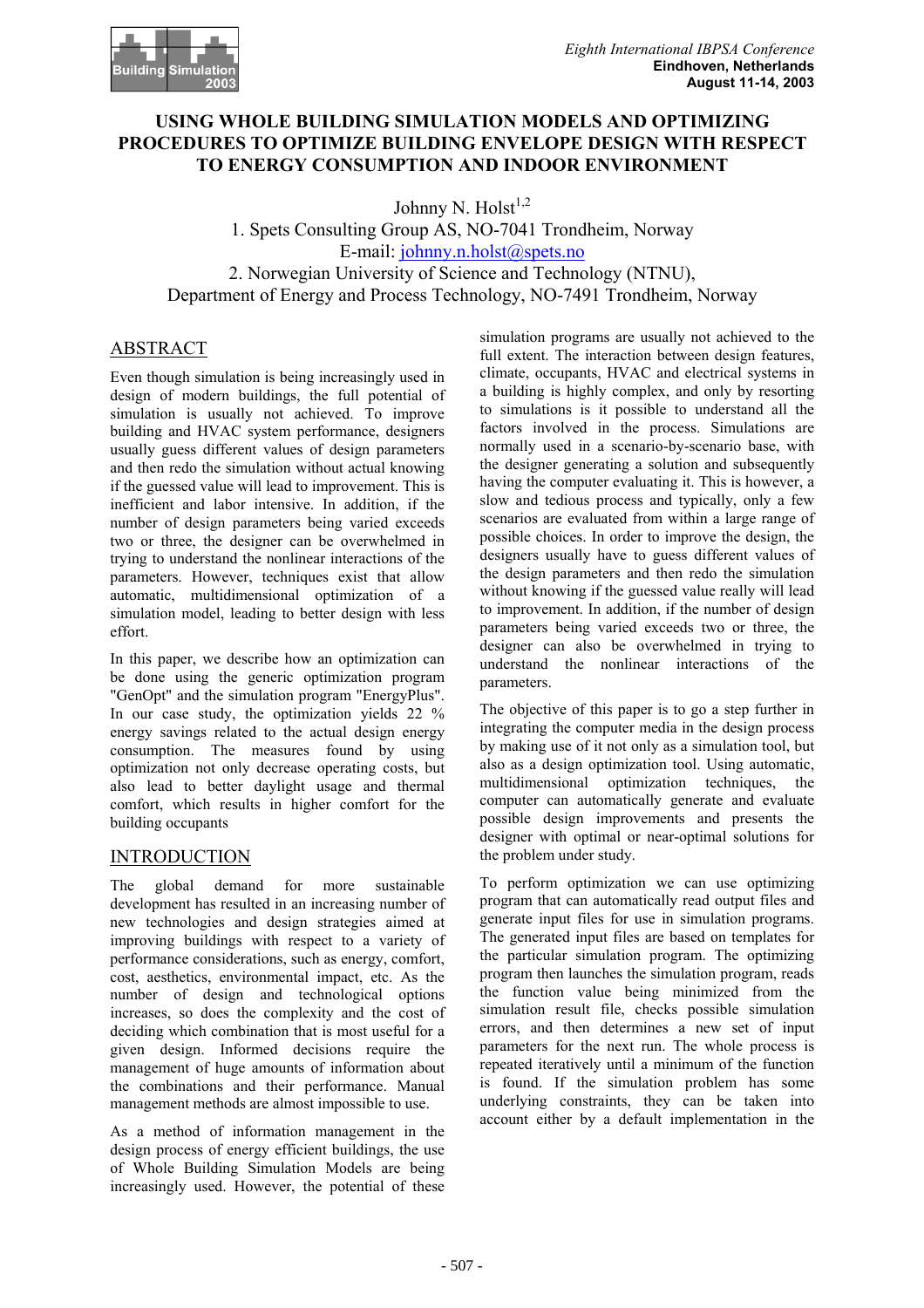Class definition of  $GenOpt<sup>1</sup>$  or by modifying the function that has to be minimized.

In our case study, we show how optimization can be done using the generic optimization program GenOpt and the simulation program  $EnergyPlus^2$ . In the case study, we use these programs to redesign the building envelope of an existing small school building in Trondheim, Norway, such that a weighted sum of heating, cooling, and lighting energy and PPD value is minimal with respect to the selected design parameters and with highest possible thermal comfort.

In a new design process, the same method can be applayed by using the early-proposed architectural design as the actual values and initial values.

## METHODS

## **Optimizing**

An optimization problem consists of (Wetter; 2002):

- 1. A set of free parameters (the independent variables, also called design parameters).
- 2. Some constraints that bound the domain of the free parameters and dependent variables.
- 3. An objective function (the function to be minimized) that depends on the free parameters.

Without loss of generality, optimization can be considered as minimizing a function since maximization can always be translated into minimization by simply changing the sign of the objective function.

Most optimization problems can be formulated as nonlinear constrained problems (Walsh; 1975). However, it is advisable - and in some cases even necessary - to take advantage of some properties of the problem. It is obvious that:

- a) no optimization algorithm works best on all possible functions and,
- b) no optimization algorithm can guarantee to find the global minimum if local minima exist.

The selection of the optimization algorithm depends primarily on the following considerations:

- structure of the function (linear, non-linear, convex, continuous, number of local minima, etc.)
- availability of analytic first and second derivatives

 $\overline{a}$ 

- size of the problem (number of independent parameters)
- problem constraints (on the independent parameters and/or the dependent variables)

The need to select an algorithm that works efficiently on a particular problem leads to a large number of available optimization methods. We have to bear in mind that there is no general optimization algorithm that works efficiently on all problems.

Convexity is the key point of optimization. If the objective function is not convex or if the feasible domain of the free parameters is not convex, then there is no guarantee that the global rather than a local minimum will be found. However, finding a local minimum is still a better solution than doing no optimization at all.

In our case study, we have used the Hooke-Jeeves algorithm (Hook and Jeeves; 1961). This algorithm moves efficiently along the valley of the objective function and thereby reducing the dimensionality of the problem. This algorithm is efficient for data fitting and since it does not require derivatives, it is also assumed to be a good choice if the objective function is expected to have some discontinuities.

## **GenOpt**

GenOpt is a generic optimization program for multidimensional minimization of an objective function that is computed by an external program (Wetter; 2001). GenOpt automatically finds the values of selected free parameters (the independent variables) that minimize the objective function. GenOpt can be coupled to any simulation program that reads its input from one or more text files and writes its output (i.e., the value of the objective function) to a text file. It is designed for finding the values of user-selected design parameters that minimize a objective function, such as annual energy use, peak electrical demand, or predicted percentage of dissatisfied people (PPD value), leading to best operation of a given system.

#### **EnergyPlus**

EnergyPlus is a new building performance simulation program that combines the best capabilities and features from BLAST and DOE–2 along with new capabilities (LBL; 2001). Developed using the heat balance based load calculation algorithm found in IBLAST (a research version of the BLAST program), it consists of new Fortran 90 code that was either created specifically for EnergyPlus or that was reengineered from one of the legacy programs. EnergyPlus is primarily a simulation engine. One of the reasons for this is the broad range of potential users the program might end up having. While each type of user requires the same calculation to be performed, each will have different

<sup>1</sup> **HTTP://GUNDOG.LBL.GOV/GO/INDEX.HTML**

<sup>2</sup> **HTTP://WWW.EERE.ENERGY.GOV/BUILDINGS/ENERGY\_ TOOLS/ENERGYPLUS/**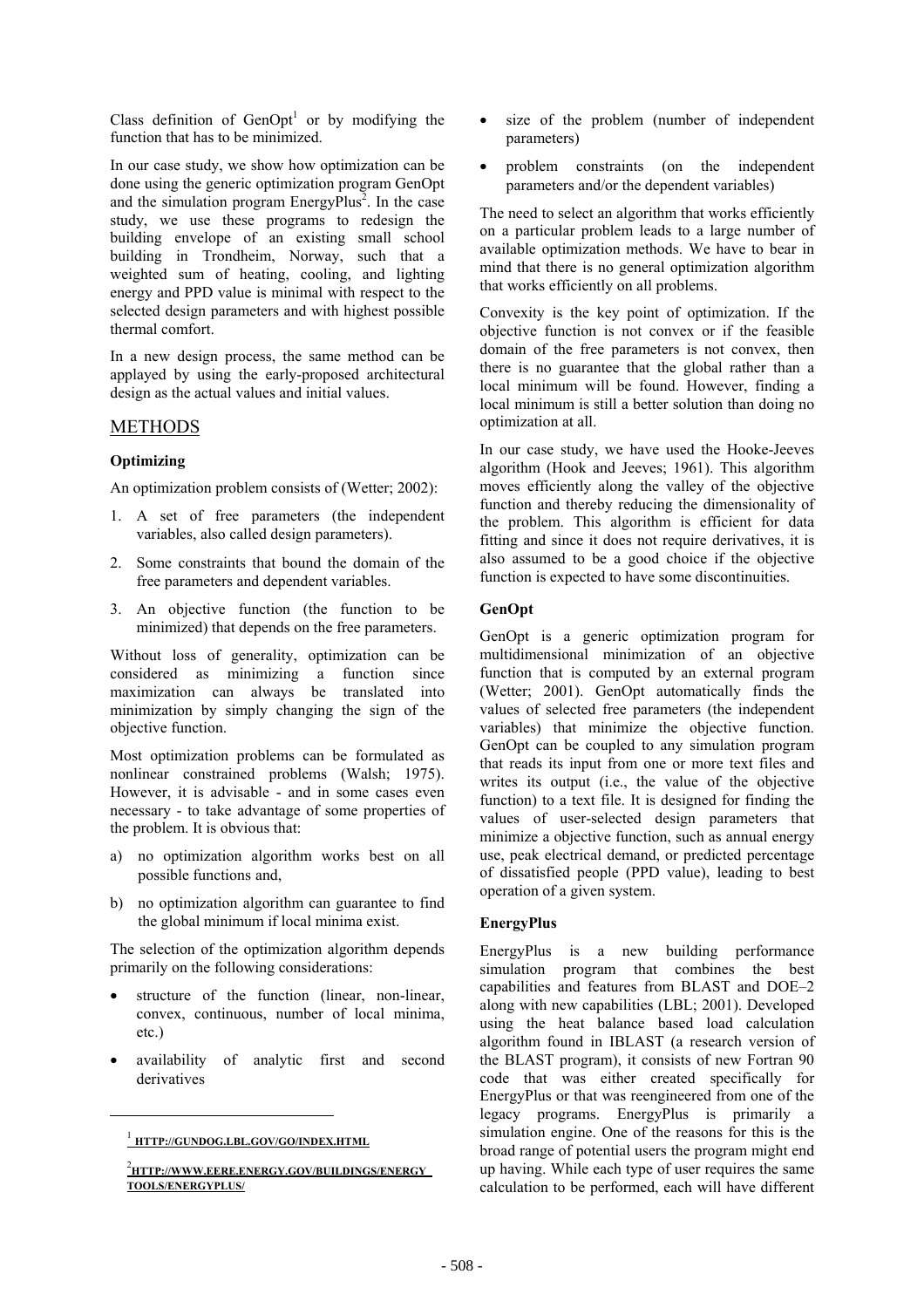knowledge levels, skills, and goals. Thus, the simulation engine can be the same for all users but the interface to the simulation program will likely be very different.

#### **Construction of the Objective Function**

Before we go into the optimizing process, we first have to decide how to summarize different energy forms used for heating, cooling and operation of buildings. There are two forms of energy used in this context: thermal energy and electric energy. The division between use of thermal and electric energy in buildings are on a more general level the division between work and heat. In modern buildings, electricity corresponds to work and heat corresponds to the different type of fuels such as natural gas, oil, wood, or district heating. In some countries it is common to summarize energy consumption of the different energy forms into a total sum or total use of primary energy by giving the different energy forms different Primary Energy Factors (PEF) (Jagemar; 1996). Thermal energy or heat energy, is in this context defined with  $PEF = 1$  and defined as primary energy.

The size of the PEF can be a hot topic for discussion since the size has great influence on what kind of energy source that is most economical for heating and cooling of buildings. One way to decide the size is to use the actual price ratios of the different fuels. The PEF should also reflect the environmental impact of electricity production. In Norway, it is not common to use primary energy factors when adding different energy forms. This is mainly because until recently all electric energy produced and consumed in Norway was based on hydropower, and regarded as primary energy. Since Norway in the near future will use more and more electric energy produced in countries with thermal power stations, it would be natural to use primary energy factors when adding different energy forms. In our example, electricity is therefore multiplied with a PEF of 3.0. This means that electric energy is weighted three times more than thermal energy. In this context, it is important to be aware that the specific energy consumption when PEF's are used is specific primary energy not specific electric energy. This can be confusing since this specific energy consumption is far greater than normal used key figures of specific energy consumption.

The annual source energy consumption is given by:

$$
f(x) \triangleq E_{tot} = \frac{Q_{heating}}{\eta_{heat}} + \frac{Q_{cooling}}{\eta_{cool}} + e_{el}(E_{light} + E_{equip})
$$
 (1)

where  $Q_{heating}$  and  $Q_{cooling}$  are the zone's yearly heating or cooling energy demand,  $E_{light}$  and  $E_{e^{\text{output}}}$ is the zone's electricity consumption for lighting and equipment. The efficiencies  $\eta_{heat}$  and  $\eta_{cool}$  are

typical Net Plant Factors that relate the zone load with the source energy consumption for heating and cooling generation. The Net Plant Factor accounts for the thermal efficiencies of the boilers, furnaces, chiller, cooling towers, and the energy expended by their associated fans and pumps. The Net Plant Factor attempts to give an overall efficiency of the heating and cooling plant by including all the energy expended, with a source-to-site multiplier of 3 for electricity. Net Plant Factors in commercial buildings average 0.44 ( $\eta_{heat} = 0.44$ ) in heating and 0.79  $(\eta_{cool} = 0.79)$  in cooling (Huang and Franconi; 1999). Lighting electricity (as well as electricity for fans and pumps) is weighted by a factor of 3,  $e_{el}$ , to convert site electricity to source fuel energy consumption.

To ensure that optimizing the annual source energy consumption not aggravate the thermal comfort, we have chosen to use the  $PPD<sup>3</sup>$  index as a weighting function. The PPD index is a quality measure of the indoor thermal environment. One certain quality – defined by an acceptable PPD value – can be chosen for a thermal zone. The corresponding  $PMV<sup>4</sup>$  range can then be calculated using the following equation (Clarke; 1985):

 $PPD = 100 - 95 \cdot \exp(-0.03353 \cdot PMV^4 - 0.2179 \cdot PMV^2)$  (2)

Using EnergyPlus, we can calculate the average PMV index for each defined zone (Fanger; 1967; LBL; 2001). By using this average PMV index and equation (2) , the weighting function can be given by:

$$
T_g(g(PPD)) = A \cdot (PPD - 5)^m \tag{3}
$$

To ensure that the weight is high enough, the constant A is set to the value of  $E_{\text{e}_{\text{c}_{\text{c}_{\text{c}_{\text{c}_{\text{c}_{\text{c}}}}}}}$ . A reasonable value of the exponent was harder to determine. With a little bit trail and error, we found that a value of four gave the desired high penalty. By using (1) and (3) the objective function used in the optimizing process can be stated as:

$$
f(x) \triangleq E_{tot} = \frac{E_{heating}}{0.44} + \frac{E_{cooling}}{0.79} + 3 \cdot (E_{light} + E_{equip})
$$
 (4)  
+ $E_{equip} \cdot (PPD - 5)^4$ 

The calculated PPD value is not added to (4) during night time, since this would reduce the energy savings potential of reduced zone air temperature during night-time.

<sup>3</sup> PPD = PREDICTED PERCENT DISSATISFIED

 $\overline{\phantom{a}}$ 

 $4$  PMV = PREDICTED MEAN VOTE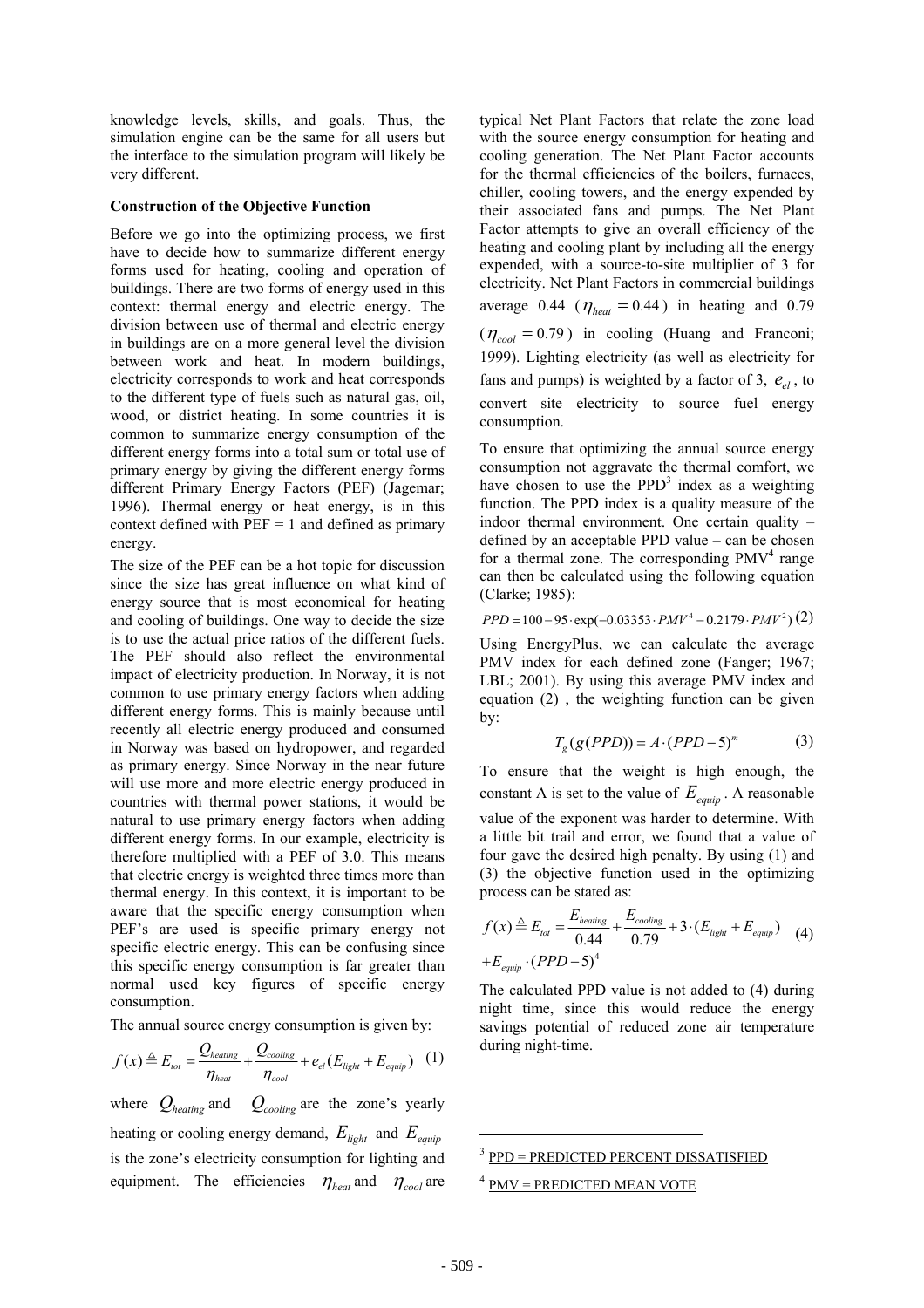#### CASE STUDY

The small school building was designed using the CAD-program VectorWorks<sup>5</sup>. The drawing files were saved in DWG file-format. These files were imported in Visio  $2002^6$ , reformatted with height information added. The files were then saved in IFCformat, imported and reformatted trough use of the EnergyPlus IFC client (Karola, Lahtela, Hanninen, Hitchcock, Chen, Dajka and Hagstrøm; 2001). The time consumption for setting up the building model by using this method was approximately 2 hour.

The school building is located at the outskirts of Trondheim city center. The normal to the north facade deviate with 5° related to true north. The exterior wall, roof, floor etc. are constructed of typical material items used widely in Norway. Interior walls are constructed of light materials (plasterboard). The building has four classrooms connected to one common area. Total area is  $461 \text{ m}^2$ . The building is equipped with one ventilation system and one hydronic heating system.

There are approx. 22 pupils in each classroom, giving a total of 92 persons (including the teachers) in the building at the same time. The lighting effect is set to 13  $\text{W/m}^2$  in the classrooms. In each classroom, there are four PC's. All windows have exterior shading device. The shading device is actuated only during summer and when the solar irradiation on the window exceeds  $200 \text{ W/m}^2$ . The zone has daylight controls with an illuminance setpoint of 500 lux at two points 3 m from the windows. The temperature setpoint are 24 °C in the summer and 22 °C in the winter. The air changes per hour is based on the design criteria class 2 (normal expectation to the IAQ), in the Norwegian Standard NBR F 154/2001. Since the IAQ is of great importance to the learning environment, the air changes per hour are not used as a design parameter in the optimizing process. The ventilation schedule is based on 100% fresh air in working hours  $(7:30 - 17:00)$ . In non-working hours  $(17:00 - 7:30)$  the ventilation system is turned off.

In the case study, we have chosen to vary fourteen design parameters under the optimizing process (see table 2). These are windows area (north, south, east and west), windows type (north, south, east and west), thermal mass, exterior wall insulation thickness, roof insulation thickness, floor insulation thickness, shading device transmission and night setback temperature. In connection to each design parameter, there is defined one specific start value, one specific minimum value, one specific maximum

5 COPYRIGHT BY NEMETSCHEK NORTH AMERICA INC.

6 COPYRIGHT BY MICROSOFT INC.

 $\overline{a}$ 

value and a step value. The step value is a GenOpt variable used to scale the design parameter.

Usually, both window height and width can be varied. In our case study, the width and number of window are fixed due to architectural circumstances. The height can only be varied. In the optimizing process, we chose to vary the height from floor to lower window frame with the values shown in table 2. The topmost window frame is fixed at 2.1 m above the floor. The energy effect of the varying window area at different facades is shows in figure 1. The height from floor to lower window frame is the only varied parameter.



## *Figure 1 Yearly energy demand with different windows heights*

We defined four different standard window glass types to choose from under the optimizing process. These different glass types range from high to low energy efficient and with a U-value range from 0.66 to 2.56 (see table 3). The energy effect of the different window types is shown in figure 2. The window type is the only varied parameter. To overcome some difficulties related to the EnergyPlus input format, we choose to give each window type a specific number and then set the step value to one.



*Figure 2 Yearly energy demand with different windows type*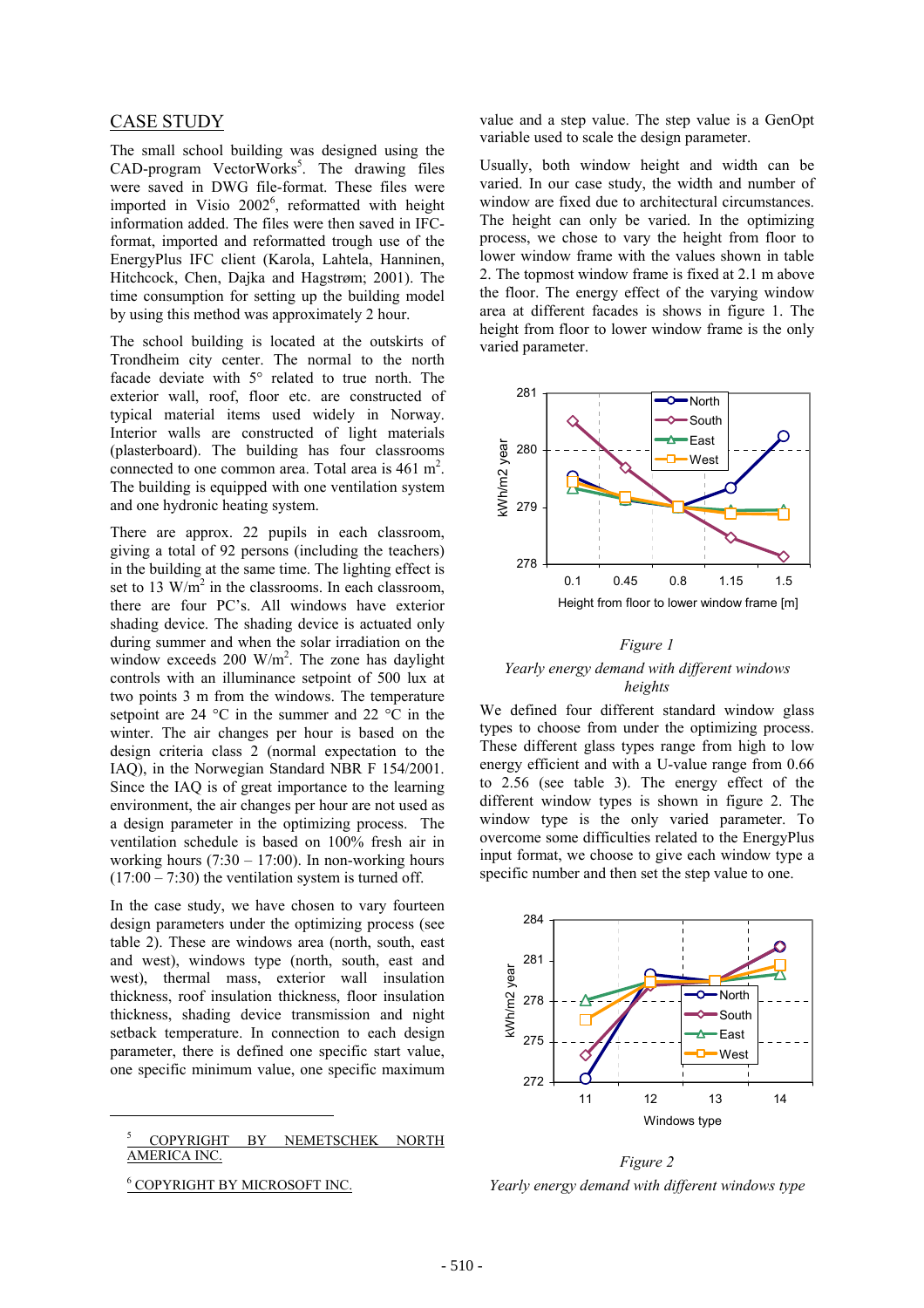The thermal mass of the building interior can have a positive effect on the comfort conditions and the heating and cooling power requirements as shown in figure 3. We defined three thermal mass steps to choose from under the optimizing process: heavy (0.15 m concrete), medium (0.12 m brick) and light (0.012 m plaster board wall with no insulation). Here we also had to overcome some difficulties related to the EnergyPlus input format, and had to give each thermal mass step a specific number and then set the step value to one.

A central feature of the Hook-Jeeves optimizing algorithm is that it reduces the step size if no further reduction in the objective function can be found for the current step size. Since the parameters related to both thermal mass and window type cannot use stepsize reduction, we had to deviate from the formal definition of the Hook-Jeeves optimizing algorithm for these two design parameters. All the other design parameters use step size reduction.

The light internal thermal mass gave lowest annual energy consumption. This was an unexpected result, but it can be explained due to a lower average room temperature during the heating season.



#### *Figure 3 Yearly energy demand with different thermal mass*

The start value of the exterior wall, floor and roof insulation thickness is the actual design value. The minimum value is the highest allowable U-value in the Norwegian Building Code and the maximum value is the assumed proper economic value.

The sun-, light- and thermal transmission factors of the shading device, are set to the same value in order not to complicate the optimizing process more than necessary. As shown in figure 4 the range is from 0.2 to 0.8 and with a start value of 0.5. The step value is set to 0.1.



## *Figure 4 Yearly energy demand with different transmission factors*

The night setback temperature has great influence on the buildings energy consumption as indicated in figure 5. Under the optimization process, this temperature can be varied within certain limits. If the night setback temperature is set to high, it will have a negative effect on energy conservation.



*Figure 5 Yearly energy demand with different night-setback temperature* 

Given a set of design parameters,  $x$ , and an objective function (4), how much improvement can be achieved depends on the start values of the design parameters,  $x$ . The start values of the design parameters in this case study, correspond mostly to the energy design regulations in the Norwegian Building Code. Some of the start values used in the optimizing process are different from the actual design values. This has been done in order to achieve the best possible optimum value of the optimized design parameters.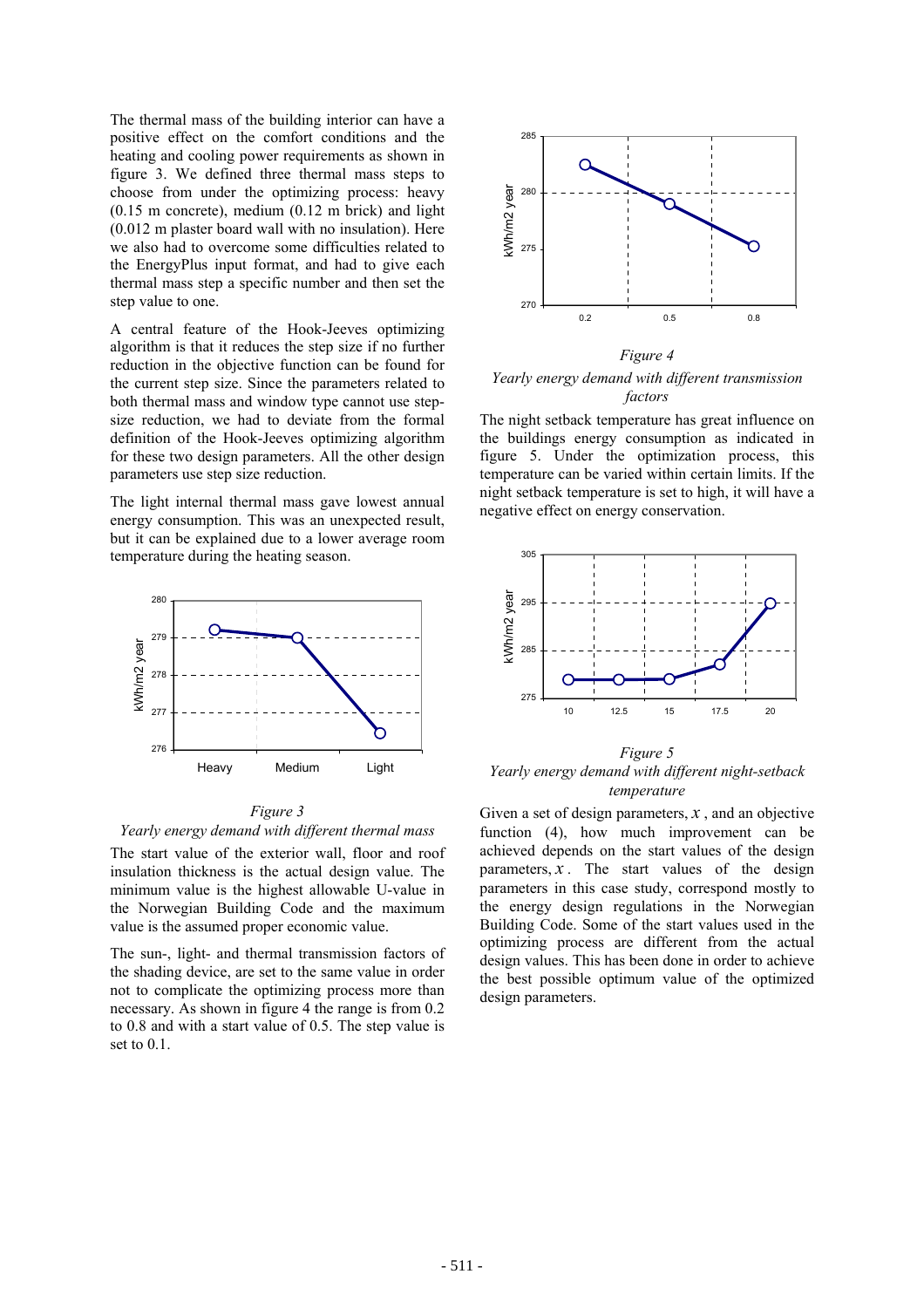## RESULTS

Figures 6 and 7 shows the values at each iteration step. To achieve the minimum point a total of 122 EnergyPlus simulations were required. This took approx. 12 hours on a Pentium III computer (600 MHz and 256 MB ram) running Windows 2000. The optimization results in 22.5 % energy savings when compared to the actual design energy consumption.

Figure 7 shows that the total annual energy demand reduces from  $222 \text{ kWh/m}^2$  (when start values are used) to an optimum of  $168 \text{ kWh/m}^2$ . Table 2 shows the parameter change that gives this reduction.

*Table 1 Comparison of actual and optimal design* 

|                       | Annual energy consumption<br>(kWh/m <sup>2</sup> ) |         |               |         |           |
|-----------------------|----------------------------------------------------|---------|---------------|---------|-----------|
|                       | E tot                                              |         | Q heat Q cool | E light | PMV avr   |
| Actual design         | 217                                                | 99.8    | 10.1          | 107.4   | $-0.2456$ |
| <b>Optimal</b> design | 168                                                | 42.5    | 21.5          | 104.3   | 0.0162    |
| Change (%)            | $-22.5$                                            | $-57.4$ | $+113$        | $-3$    |           |

Compared with actual design (as built) the optimal design gives a 22.5 % annual energy reduction. This reduction is spread over the items shown in table 1.

If we look at the design values we see that it is mainly changes in window area, windows type and insulation thickness that contribute most to energy savings. The measures found by using optimization not only decrease operating costs, but also lead to better daylight usage and thermal comfort, which results in higher comfort for the building occupants.

## CONCLUSION AND DISCUSSION

The case study shows that mathematical optimization can be a cost-effective tool that supports the designer in designing better buildings and HVAC system. The optimal design gave lower operating costs and higher comfort for the building occupants. Working trough the optimization process also gives the designer a better understanding of the building and the HVAC system behavior, and the complex interaction between the different design parameters.

Actual design will in most cases, differ from optimal design. This is mainly due to restrictions bound to a specific construction or special qualitative and quantitative factors that were not taken into consideration under construction of the mathematical model. To identify how actual design differs from optimal design we can introduce an Energy Efficiency Indicator of Design and Operation (EEIDO), defined by:

$$
\eta = \frac{E\_tot_{Optimal\ design}}{E\_tot_{Actual\ design}}
$$
(5)

where:

\_ *E totOptimal design* - Total energy consumption of optimal building design and operation;

 $E_{\text{1}} tot_{\text{Actual design}}$  - Total energy consumption of actual building design and operation.

When using measured, total energy consumption and comparing this to optimal energy consumption the efficiency indicator can tell us how well the building is designed and operated. In the case study, the Energy Efficiency Indicator of Design and Operation (EEIDO) is 0.775.

## REFERENCES

Clarke JA. Energy Simulation in Building Design. Bristol and Boston: Adam Hilger; 1985.

Crawley D, Hand J, Lawrie L. Improving the Weather Information Available to Simulation Programs, *Building Simulation '99" conference,*  September 1999

Fanger PO. Calculation of Thermal Comfort: Introduction of a Basic Comfort Equation. *ASHRAE Transaction* 1967;Vol. 73(PT 2).

Hook R, Jeeves TA. Direct search solution of numerical and statistical problems. . J. Assoc, Comp. Mach; 1961:8(2), pp 221-9.

Huang J, Franconi E. Commercial heating and cooling load component analysis. *Lawrence Berkely National Laboratory, Report LBL-37208* 1999;.

Jagemar L. Design of energy efficient buildings. Gøteborg: Ph.D thesis; 1996.

Karola A, Lahtela H, Hanninen R, Hitchcock R, Chen Q, Dajka S et al. BSPRO Com-server-Interoperability between software tools using industry foundation classes. *Seventh International IBPSA Conferance* 2001;.

LBL. The Reference to EnergyPlus Calculations. Energyplus Engineering Document; 2001.

Walsh GR. Methods of optimization. London: John Wiley & Sons; 1975.

Wetter M. GenOpt - A Generic Optimization Program. *Seventh International IBPSA Conference, Rio de Janeiro, Brazil, August 13-15, 2001* 2001;:601-8.

Wetter M. GenOpt, Generic Optimization Program, Version 1.1.2. *Engineering Document* 2002;.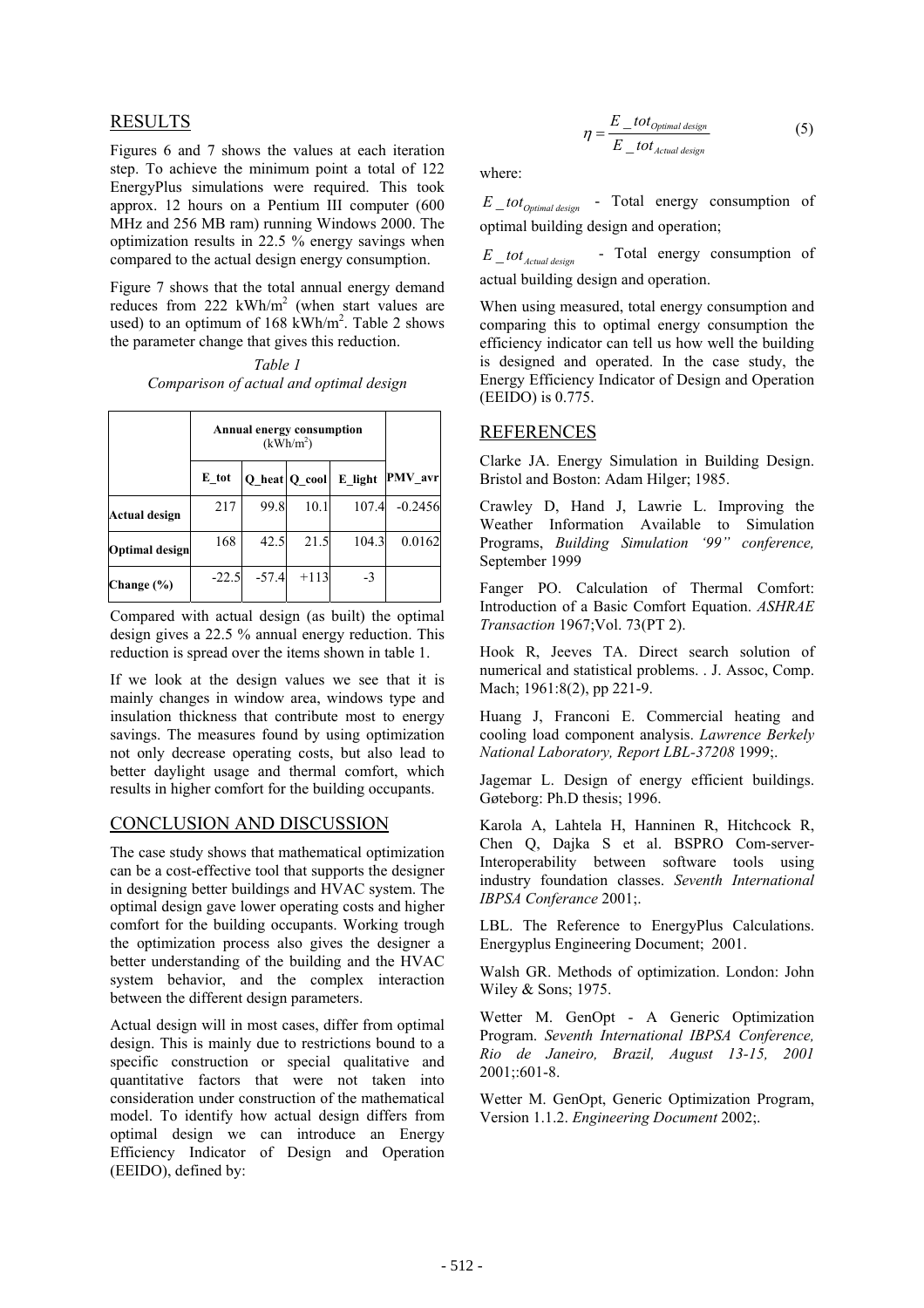

*Figure 6* 

*Variation of the design parameters (9 out of 14 shown). Several parameters are scaled to fit in the diagram. The Y-axis has therefore no unit (Trondheim).* 



 *Figure 7 Results from the variation of the free parameters (Trondheim)*